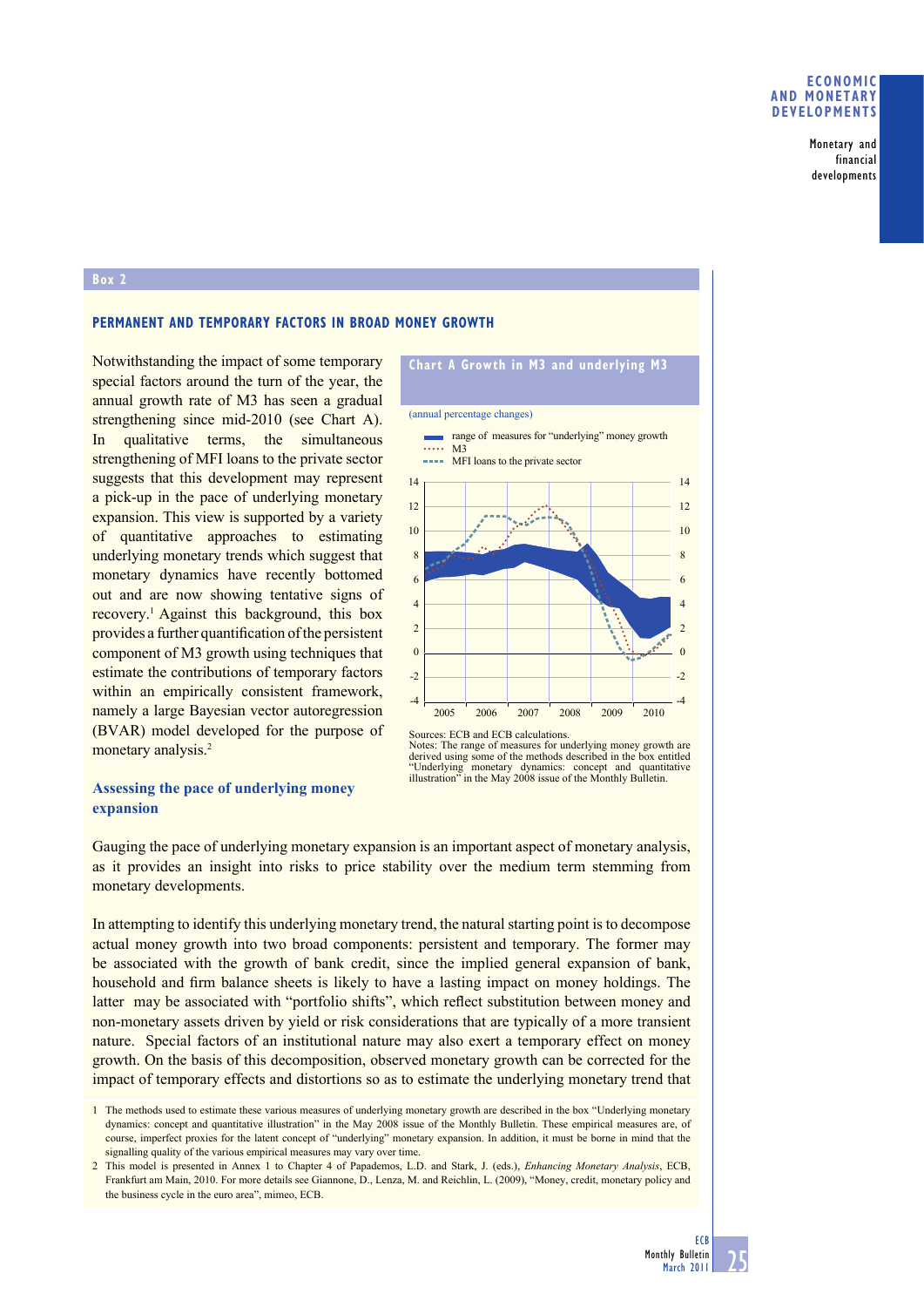is associated with the emergence of risks to price stability over the medium term.

## **A model-based analysis of temporary factors shaping monetary developments**

To supplement and enhance the assessment made on the basis of existing measures of underlying monetary growth, this box presents a new model-based approach to designing measures of annual M3 growth corrected for the impact of the business cycle or other temporary factors. The tool applied is a large BVAR model.

Fluctuations in money holdings may result from changes in the pace of real economic activity and income (proxied in this model by industrial production). Chart B shows the resulting estimate of the contribution of the business cycle to M3 growth and compares the annual growth rate of the headline M3 series with that of the M3 series excluding such a

#### **Chart B Actual and cyclically-adjusted**  growth

#### (annual percentage changes; percentage points)







contribution.<sup>3</sup> The chart suggests that annual M3 growth is typically not very strongly affected by the business cycle: although the magnitudes of actual and corrected annual M3 growth differ by up to 2 percentage points in specific months, overall the two time series profiles do not exhibit significant qualitative differences. With regard to the recent period, it appears that the recovery in actual M3 growth was at first held back and for a short time increasingly dampened by the business cycle, although this effect has diminished over more recent months.

There are, of course, other temporary shocks beyond those associated with the business cycle, such as those related to speculative activity. Using the BVAR model as described above, it is possible to estimate the impact of transitory shocks on M3 growth.<sup>4</sup> Chart C, which illustrates the contribution of these transitory shocks to annual M3 growth, shows that their impact goes beyond that of the pure business cycle shock and, for instance, also identifies a large part of the portfolio-shift period between mid-2001 and 2003 as being due to such temporary shocks.<sup>5</sup> This period reflects the exceptional preference for liquidity, which, in the context of this model, is not specifically addressed and thus only imperfectly identified. The model does correctly identify the onset of the period in mid-2004 when the increase in M3 growth reflected a strong co-movement of money and credit and thus indicated the more persistent, or "underlying", nature of the

<sup>3</sup> The shock is that which accounts for the maximum variance of euro area industrial production at medium to high business cycle frequencies (cycles shorter than eight years). Note that this "business cycle shock" is a non-structural shock, as it is not based on any identification restriction, and it can be seen as a linear combination of shocks driving the real business cycle.

<sup>4</sup> The method consists of finding from among the possible shocks to euro area M3 those which account for the maximum variance at medium to high frequencies, labelling them as "transitory shocks", and then computing their contribution to M3 growth. The measure of "permanent" M3 growth can then be derived by subtracting this contribution to M3 growth from actual M3 growth. In this case the shock is also non-structural and therefore cannot be interpreted in economic terms (unlike, for example, a temporary money demand shock), but it can be seen as reflecting a combination of temporary shocks directly affecting M3 which may also include – at least partly – the business cycle shock discussed above.

<sup>5</sup> See the article entitled "Money demand and uncertainty" in the October 2005 issue of the Monthly Bulletin.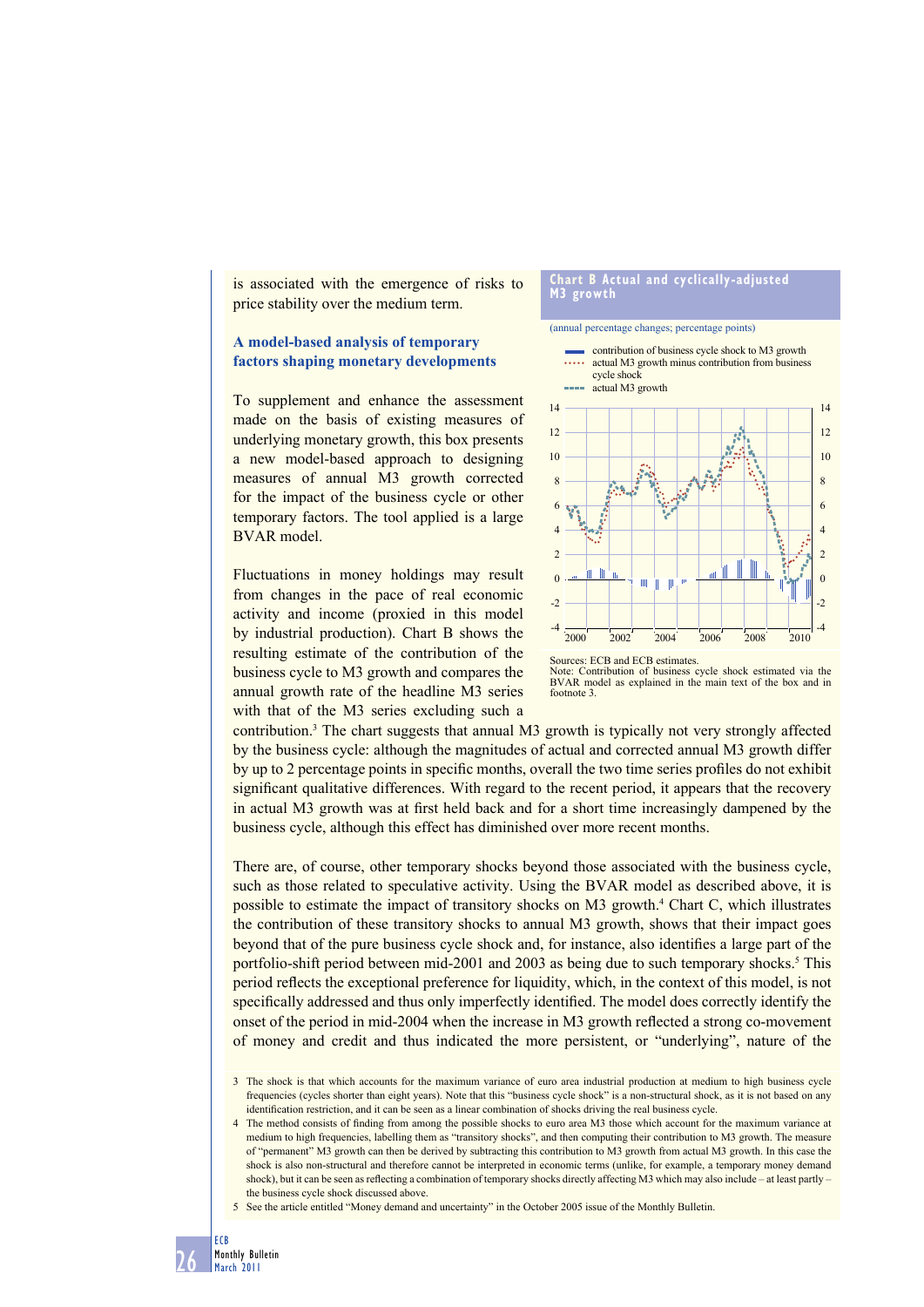#### **ECONOMIC AND MONETARY DEVELOPMENTS**

Monetary and financial developments



Sources: ECB and ECB estimates. Note: Contribution of temporary money shocks estimated via the BVAR model as explained in the main text of the box and in footnote 4.



monetary expansion. With regard to the current situation, most of the recent increase in annual M3 growth seems to be explained by the declining negative impact of such temporary shocks.

It is worth noting that the contributions from the business cycle shock and the transitory money shock do not coincide and appear to be interrelated only in certain specific periods (such as from 2007 onwards). Indeed, the overall correlation between these two contributions from 2000 to 2010 is only about 42%. This suggests that there are many transitory shocks to monetary dynamics beyond those coming from the business cycle.

Looking at the impact of temporary shocks on M1, M2-M1 and M3-M2, it is possible to obtain some insight into the nature of such shocks (see Chart D). For example, the contributions of temporary M1 shocks to M3 growth are highly correlated to the analogous contributions of the business cycle shock. The same does not apply to the other components of M3. A high positive correlation is also found between the contribution of temporary M1 shocks to M3 growth and the slope of the yield curve, while a significantly negative correlation relative to the latter is found for the contributions of temporary shocks to the other components of M3. The latter relationship can be expected, given that a steep yield curve provides investors with an incentive to shift their funds to longer-term and arguably riskier assets outside of M3. This negative relationship can be seen in Chart D in the period since 2004, whereas in the period of exceptional portfolio shifts between 2001 and 2003 this negative link seems to have been overcompensated by uncertainty-related shifts into M3-M1. On balance, it appears that temporary M1 shocks are largely associated with the drivers of the business cycle, while temporary shocks to M3-M2 and M2-M1 are more related to the yield curve.<sup>6</sup>

6 For an analysis of the impact of the yield curve on monetary dynamics, see the box entitled "The impact of the yield curve on recent developments in monetary aggregates" in the December 2010 issue of the Monthly Bulletin.

-4 -3  $\overline{c}$ -1  $\theta$ 1  $\overline{2}$ 3 4